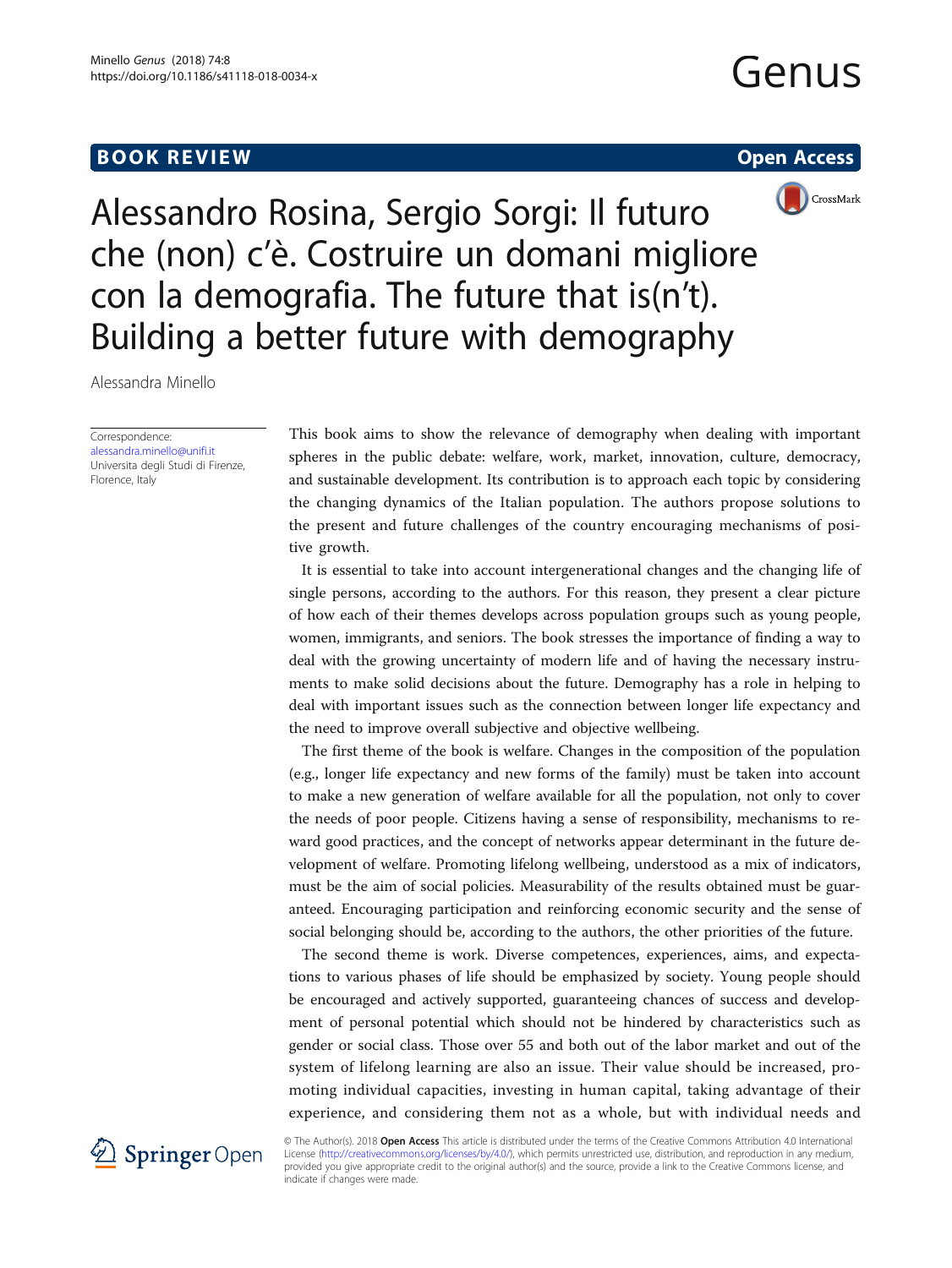potentials. Overall, the key word is "growth": not in terms of quantity but in terms of quality, especially with reference to the need to improve the wellbeing of the young (and old) generations.

The third theme is the market. Age, gender, wages, types of job, and types of families are only some of the features to be considered to offer goods and services to citizens. As an example, changing male and female tastes and attitudes should drive a change in the market offer. NEETs (namely, young individuals not in employment, education, or training) and seniors are two vulnerable groups. Families are changing too, with an increasing number of single families. The silver economy now deserves a leading role in defining the market. Overall, the picture of market offer should take into account uncertainty about the future, distrust on institutions, and tendency to accumulate. At the same time, the present is characterized by shortages of resources, which lead to greater consciousness, new forms of sobriety, and new forms of sharing.

The fourth theme is innovation. Innovation is presented as important to deal with uncertainty by proposing plans, goals, and methods to measure whether they are achieved and, eventually, to correct them. Scarcity of resources has brought decisions far from citizens (and from the cities) back to central level. However, some local innovation must be considered and enhanced if it is best practice. Inclusion is fundamental: the young, women, seniors, and vulnerable people (with health or financial issues) must be included in the labor market and must participate in the creation of the future, with a specific orientation towards general wellbeing, at both the individual and the community levels.

The fifth theme is culture. It is a means of adapting to the environment and of modifying it to improve living conditions and prosperity by enhancing resources and spaces. Immigration and gender are central topics. Increasing life expectancy, changes in fertility, and a new role for women in society and the labor market have made change a characteristic of recent decades, far from any equilibrium. Women have modified themselves, but men did not catch up. Hence, the changing role of women is still social issue. The message is as follows: new is different, it does not mean worse, and hope for the future is fundamental.

The sixth theme is democracy. The authors explain the importance of including the structure of the population as a dimension to be considered for avoiding citizen detachment. The current democratic system, as an example, does not respect the composition of the population. Weighted votes based on age should be considered, since youths more than seniors will benefit and suffer the consequences of nowadays decisions. Gender is still an issue: despite quotas, parity has not been reached in terms of participation and sharing. Migrants contribute to the system but do not yet have the right to vote. Some people might be excluded once online mechanisms of voting are introduced. A final issue covered in this chapter is the necessity of a stronger investment in citizens' ability to understand data, a prerequisite to define our own future.

The final chapter is not a real conclusion but presents the last theme: sustainable development. It explains population dynamics, from the demographic transition due more to a reduction in mortality than to an increase in fertility, to the differences between poor and rich societies, where one of the solutions proposed to reduce fertility is to spread the Western concept of quality of children instead of quantity.